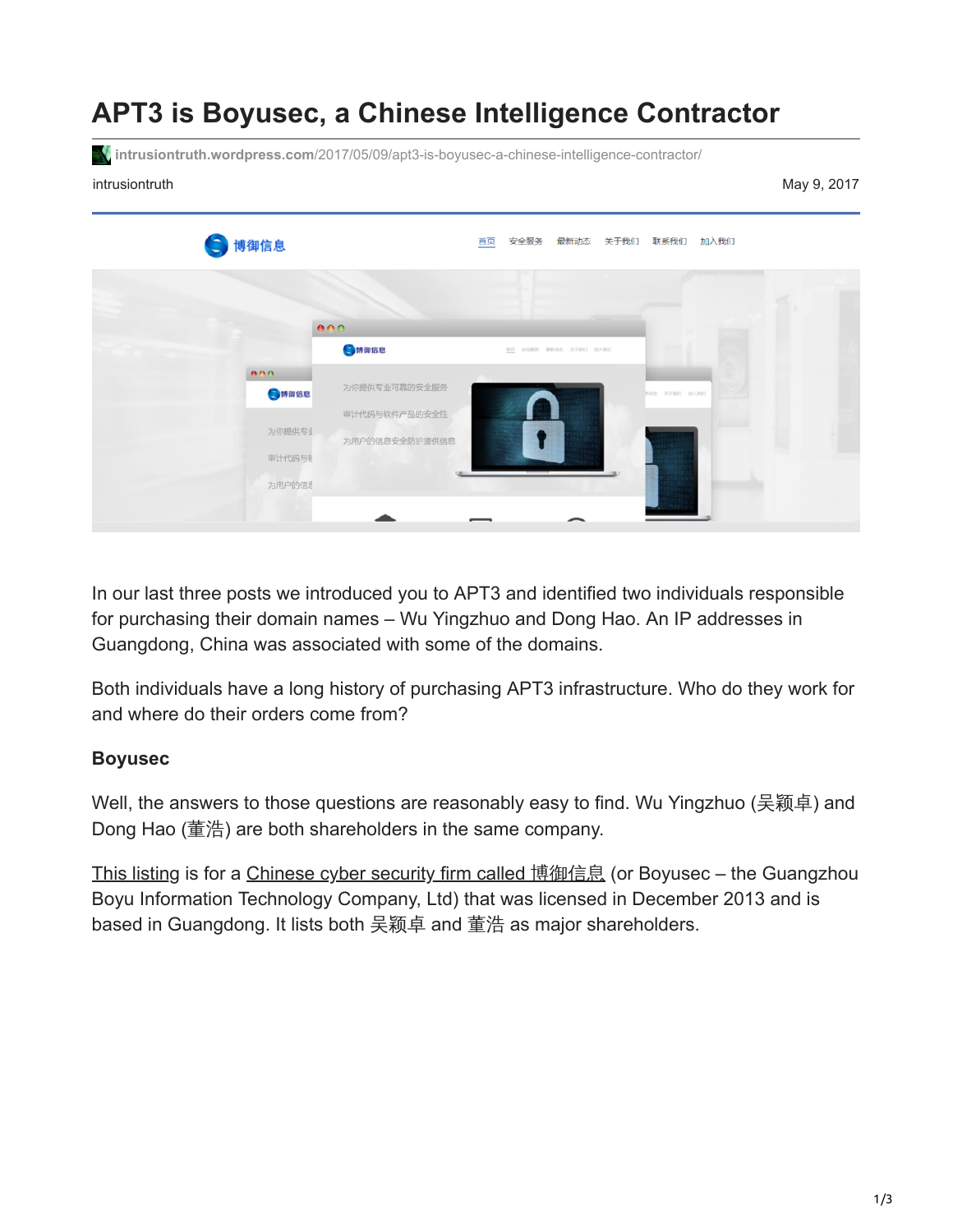| 83 悉知<br>首页 | <b>APP下载</b> | 微信服务号<br>会员服务                                    |              | 输入搜索关键词                                          |              | Q<br>登录          |
|-------------|--------------|--------------------------------------------------|--------------|--------------------------------------------------|--------------|------------------|
|             |              | 首页 > 全国 > 广东省 > 广州市 > 广州博御信息技术有限公司               |              |                                                  |              |                  |
|             |              |                                                  |              |                                                  |              |                  |
|             |              | 广州博御信息技术有限公司 在                                   |              |                                                  | 关注           | 立即<br>更新         |
|             |              | ◎ 广州市天河区华明路9号1103房(本住所限办公用途) 查看地图                |              |                                                  | 初め 真空 田      | 更新日期: 2015-09-19 |
|             |              |                                                  |              |                                                  |              |                  |
|             |              |                                                  |              |                                                  |              | 找关系              |
|             |              | 立即登录,查看联系方式                                      |              |                                                  |              |                  |
|             |              |                                                  |              |                                                  |              | ЮR<br>$\sim$     |
| 基本信息        |              |                                                  |              |                                                  |              | 市平原县             |
|             | 风险信息 1       | 知识产权 0                                           | 对外投资 回       | 企业年报 0                                           |              | 过外田市<br>放電公告     |
| 工商基本信息      |              |                                                  |              |                                                  |              | 法院判决<br>寄        |
| 统一社会信用代码:   |              |                                                  | 注册号:         | 440106000859775                                  |              |                  |
| 坦织机构代码:     |              |                                                  |              |                                                  | 企业与企业,企业与个人的 |                  |
| 公司美型:       |              | 有限责任公司(自然人投资或控股)                                 | 经营状态:        | 存读                                               |              | 错综复杂关系,链图告诉你     |
| 法定代表人:      | 圖惜           |                                                  | 经营日期:        | 2013-12-02                                       |              | 企业链图             |
| 注册资本:       |              | 50.000000万元人民币                                   | <b>雪业期限:</b> | $2013 - 12 - 02$ -                               |              |                  |
| 发照目期:       | 2013-12-02   |                                                  | 网 址:         |                                                  |              | 恶知APP            |
| 豊记机关:       |              | 广州市工商行政管理局天河分局                                   |              |                                                  |              |                  |
| 企业地址:       |              | 广州市天河区华明路9号1103房 (本住所限办公用途)                      |              |                                                  |              |                  |
|             |              |                                                  |              | 信息技术咨询服务;信息系统集成服务;五金零售;五金产品批发;电子、通信与自动控制技术研究、开发; |              |                  |
| 经营范围:       |              | 软件服务:电子元器件批发;软件开发;网络技术的研究、开发:会议及展览服务;计算机、软件及辅助设备 |              |                                                  |              |                  |
|             |              | 零售,计算机技术开发、技术服务;数据处理和存储服务;                       |              |                                                  |              |                  |
|             |              |                                                  |              |                                                  |              | 扫码下载             |
| 股东信息        |              |                                                  |              |                                                  |              |                  |
| 股东信息        | 股东           | 认能出资(金额/时间)                                      |              | 实增出资(金额/时间)                                      |              |                  |
| 孙进          | 自然人          |                                                  |              | 8.000000万元                                       |              |                  |
| 张德旸         | 自然人          |                                                  |              | 8.000000万元                                       |              |                  |
| 吴颖卓         | 自然人          |                                                  |              | 8.500000万元                                       |              |                  |

Company listing showing 吴颖桌 and 董浩 as shareholders of Boyusec **The Ministry of State Security**

On the 29th of November 2016, freebeacon.com reported that Pentagon intelligence officials had [identified Boyusec as being a contractor for the Chinese Ministry of State Security](http://freebeacon.com/national-security/pentagon-links-chinese-cyber-security-firm-beijing-spy-service/) (MSS). The MSS is one of China's Intelligence Services and is an active player in their Cyber programme.